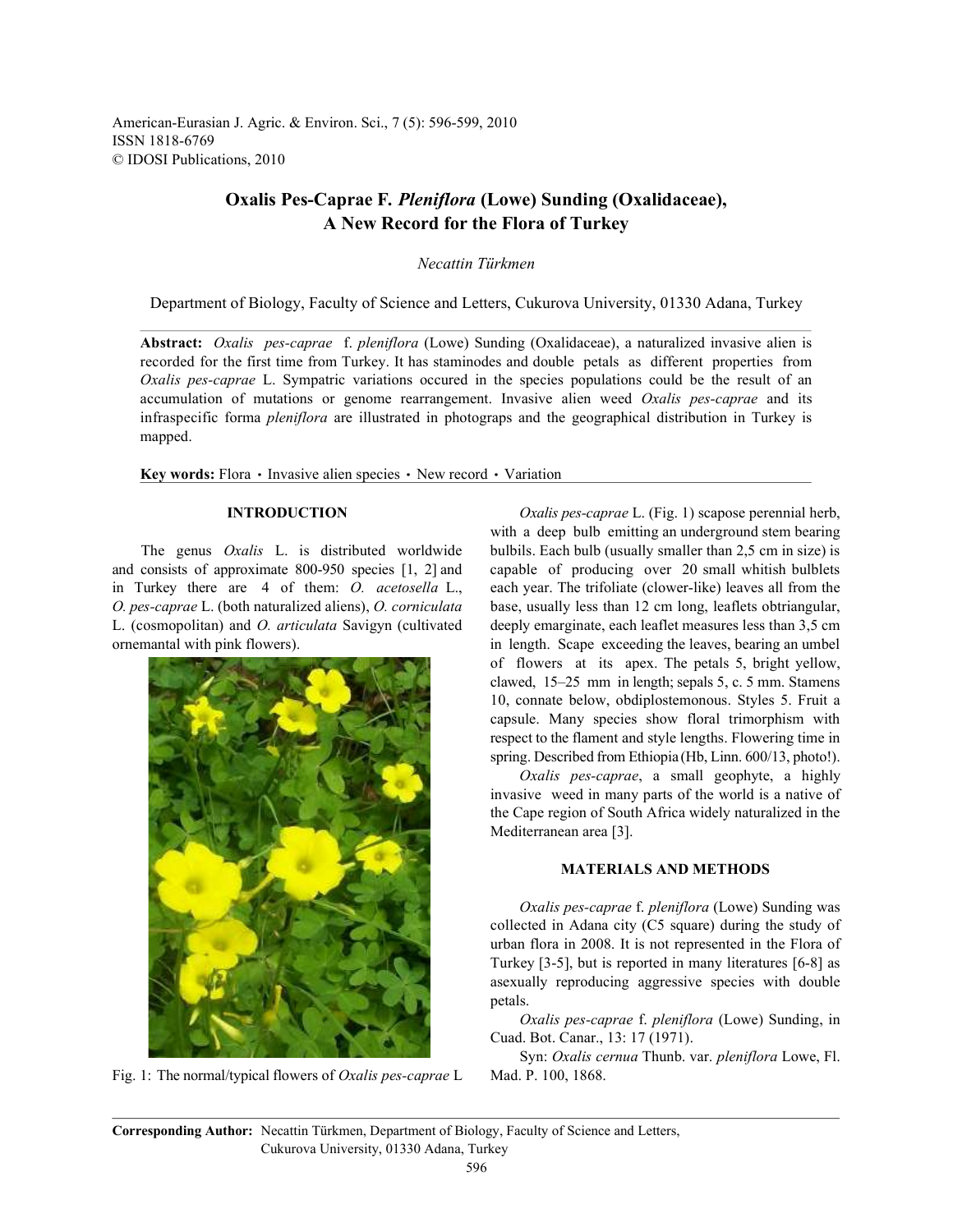**Examined Specimens:** C5 Adana: Balcalý Campus of Çukurova University, in disturbed urban and ruderal habitats, 143 m, 37°03'35'' N-35°21'33'' E, 15.03.2008, Türkmen 2807.

The cited specimen was stored in herbarium of Biology Department, Faculty of Science and Letters, Çukurova University. The authors of plant names follow Brummitt and Powell [9].

### **RESULTS AND DISCUSSION**

An infraspecific taxon *pleniflora* of *Oxalis pes-caprae* L. was firstly collected and illustrated in photograps from Adana province, east Mediterranean Region of Turkey (Fig. 2, 3, 4). *Oxalis pes-caprae* f. *pleniflora* (Lowe) Sunding is a new record for the flora of Turkey. It has all morphological characters of *Oxalis pes-caprae* L. except for staminodes and double petals. *Oxalis pes-caprae* forma *pleniflora* abundance was greatest in disturbed urban and ruderal habitats, especially in the saw herbaceous places.

Hereafter shoots of Oxalis pes-caprae and its infraspecific taxon arise from an underground bulbil. They flowers from January to March, but fruits and viable seed have not been observed. Each plant is capable of



Fig. 2: *Oxalis pes-caprae* f. *pleniflora* (Lowe) Sunding: the atypical double petals



Fig. 3: Bulblets of *Oxalis pes-caprae* f. *pleniflora* (Lowe) Sunding

producing over 20 bulbils annually. Bulbils can be moved by agricultral activities, vehicles, water, wind and may be dispersed by birds and other animals. It can forcefully suppress other ruderal weedy species [10, 11].

Rottenberg and Parker [7] noticed that *Oxalis pes-caprae* populations in Israel have no sexual reproduction by fruits and seeds due to unknown genetic diversity and the total dependency on vegetative dispersal by bulblets. They speculated the plants with double petals (*O. pes-caprae* f. *pleniflora*) could be the result of an accumulation of mutations or genome rearrangement.

*Oxalis pes-caprae* arrived in the central Mediterranean Basin at the end of the eighteenth century [12] and its rapid and vigorous vegetative reproduction and dispersal resulted in a high rate of colonization success. In the native region (South Africa) both wild populations and weedy races are found [6]. Asexual *Oxalis pes-caprae* and its f. *pleniflora* populations were found in the same locality of the research area.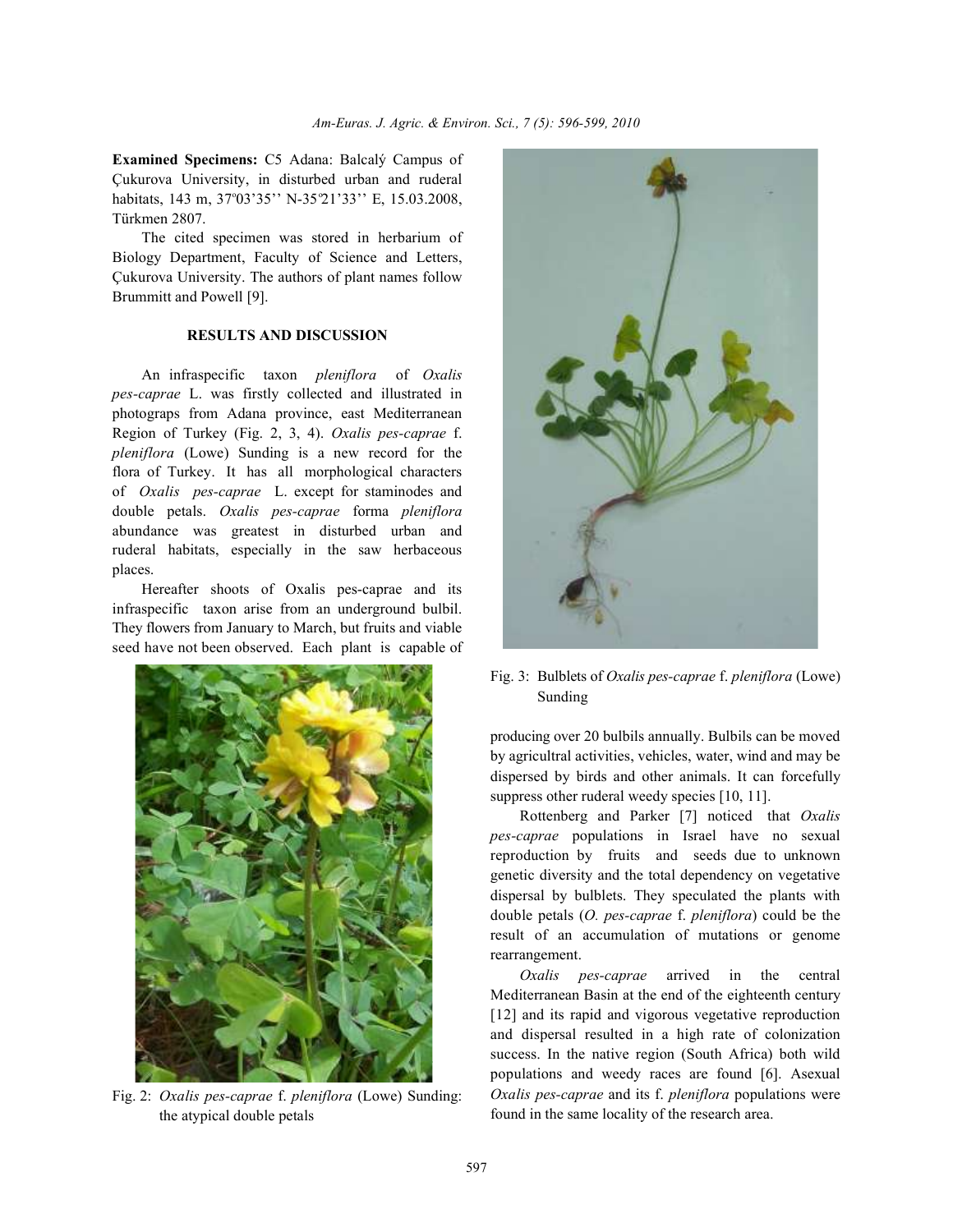

Fig. 4: The distribution of *Oxalis pes-caprae* f. *pleniflora* (Lowe) Sunding in Turkey ( $\blacksquare$ )

leaves, which is toxic to herbivore vertebrates if eaten in L. Lourteig, 1980. Flora of Panama. Part IV. Family large quantities [13]. The leaves contain oxalic acid, which 84. Oxalidaceae. Annals of the Missouri Botanical gives them their sour flavour. A new type of nitrogen- Garden, 67: 823-850. fixing, oxalate-oxidizing *Azospirillum sp.* was isolated from 3. Cullen, J., 1967. *Oxalis* L. In: Davis PH, ed. Flora of the roots of *Oxalis pes-caprae* by Sahin [14]. Perfectly all Turkey and the East Aegean Islands. 2. Edinburgh: right in small quantities, the leaves should not be eaten in Edinburgh University Press, pp: 488-490. large amounts since oxalic acid can bind up the body's 4. Davis, P.H., R.R. Mill and K. Tan, 1988. *Flora* of quantity of oxalic acid will be reduced if the leaves are Edinburgh: Edinburgh University Press, pp: 31-32. cooked. People with a tendency to rheumatism, arthritis, 5. Güner, A., N. Özhatay, T. Ekim and K.H.C. Baser, aggravate their condition [8, 15]. pp: 29-41.

significant alien among the invaders in Turkey. It was chromosome races of *Oxalis pes-caprae* L. and their shown that its expansion results in the exclusion of all bearing on the genesis of a noxious weed. Annals of other species in the grassy and understory vegetation of the Missouri Botanical Garden, 74: 79-84. sparse groves and it, therefore, reduces habitat for native 7. Rottenberg, A. and J.S. Parker, 2004. Asexual species, something that would be critical at least for the populations of the invasive weed *Oxalis pes-caprae* rare or sparsely distributed species of the native flora. are genetically variable, Proceedings of the Royal Due to high landscape fragmentation and degeneration, Society of London. B (Suppl.). 271: S206-S208. the elimination of some populations would be important 8. Castro, S., J. Loureiro, C. Santos, M. Ater, G. Ayensa for species conservation at least at the regional and L. Navarro, 2007. Distribution of Flower Morphs, scale [16, 17]. Ploidy Level and Sexual Reproduction of the

Genus *Oxalis*. New Phytologist, 1:120-129. **plant names. Kew: Royal Botanic Gardens.** 

- *Oxalis* is known to accumulate oxalic acid in its 2. Woodson, R.E., R.W. Robert, J.R. Schery and
	-
- supply of calcium leading to nutritional deficiency. The Turkey and the East Aegean Islands. 10 (Suppl. 1).
- gout, kidney stones or hyperacidity should take special 2000. Flora of Turkey and the East Aegean Islands. caution if including this plant in their diet since it can 10 (Suppl. 2). Edinburgh: Edinburgh University Press,
	- *Oxalis pes-caprae* represents one of the most 6. Ornduff, R., 1987. Reproductive systems and
		-
		- **REFERENCES** Area of the Mediterranean Region. Annals of Bot., Invasive Weed *Oxalis pes-caprae* in the Western 3: 507-517.
- 1. Marks, G.E., 1956. Chromosome Numbers in the 9. Brummitt, R.K. and C.E. Powell, 1992. Authors of